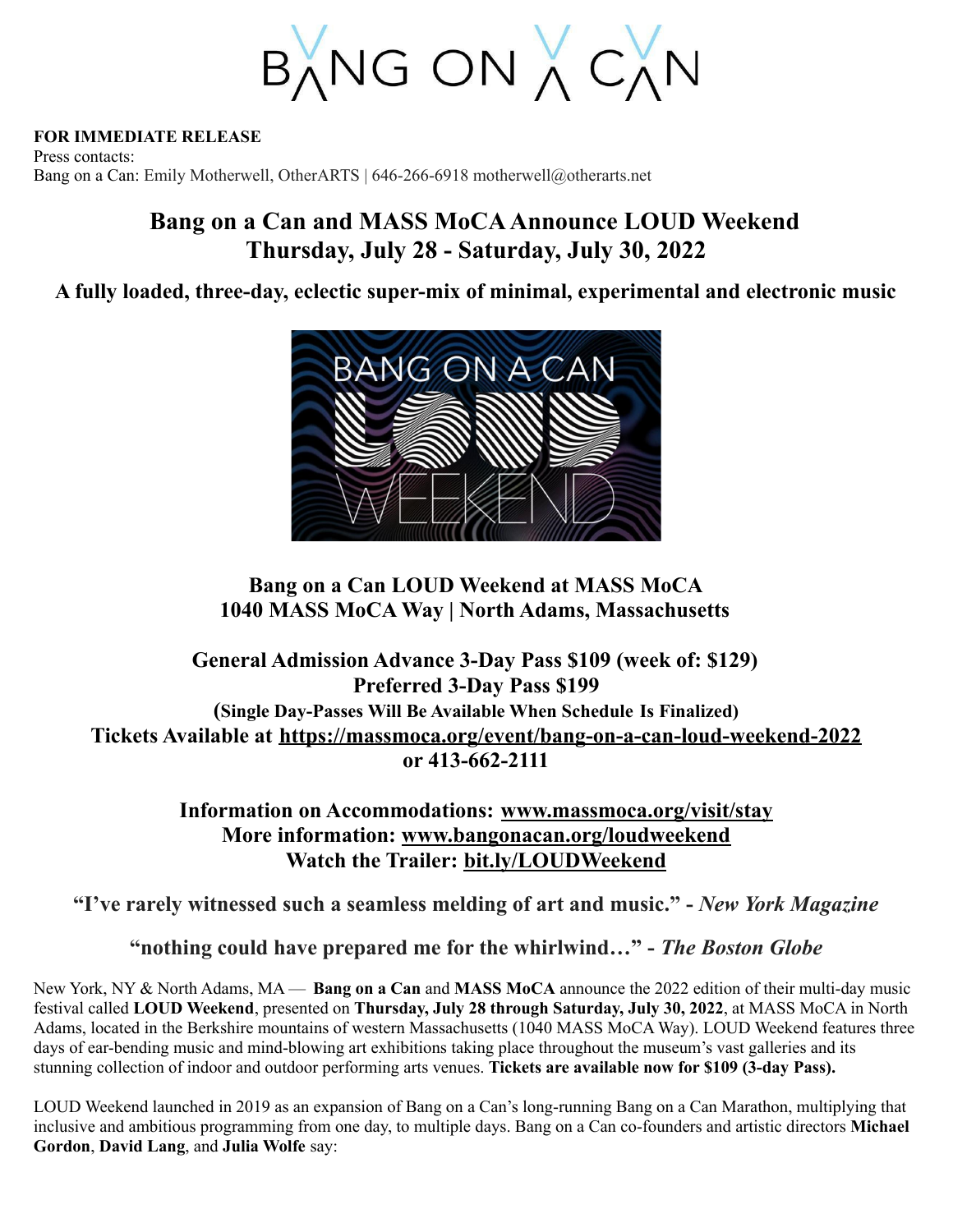"It's summer time! It's LOUD WEEKEND time! More power-packed concerts by more supersonic composers in a single weekend. It's all happening this summer at the huge renegade MASS MoCA. Composers will be on hand to talk and *mingle. We're excited to bump fists and elbows!"*

Highlights of the 2022 Bang on a Can LOUD Weekend at MASS MoCA include:

- **Bang on a Can All-Stars** perform the world premiere-preview of *Dance Party - live music, and dance on film!* The Bang on a Can All-Star's newest show is a seamless integration of cutting edge music, revolutionary dance, and film. Nine extraordinary choreographers have been commissioned to create dance/films to music written for and performed live by the Bang on a Can All-Stars: **Josue Collado Fregoso:** *Joie de Vivre* with *Marrissa,* a film by **Pioneer Winter; Michael Gordon:** *July (selections) for solo piano* with film by **Brian Brooks; Hildur Guðnadóttir**: *Illimani* with *Fear of Dog,* a film by **Andros Zins-Browne; David Lang**: *interstate* with film by **Annie-B Parson; Qasim Naqvi:** *Featureless* with film by **Kyle Marshall; Angélica Negrón:** *Turistas* with *Kookik,* a film by **Keerati Jinakunwiphat**; **Henry Threadgill:** *With or Without Card* with film by **Rena Butler; Trevor Weston:** *Dig it* with *The Burglar,* a film by **Jerron Herman; Julia Wolfe:** *Into the clouds* with film by **Andrea Miller.**
- World-renowned filmmaker and guitarist **Jim Jarmusch** and composer-guitarist **Phil Kline** convene a supersonic electric guitar duo, performing a spectacular live soundtrack with Thomas Edison films chosen by Jarmusch.
- Austrian composer **Olga Neuwirth's** newly composed score *Die Stadt ohne Juden* ("The City without Jews") to accompany Hans Karl Breslauer's 1924 silent film that was lost for nearly a century.
- The electric **Bang on a Can All-Stars** perform **Julia Wolfe's** *Steel Hammer.* Based on hearsay, recollection, and tall tales, Wolfe retells the classic American Ballad of John Henry with exquisite vocals complemented by mountain dulcimer, banjo, bones, clogging and more.
- **● Tania León's** *Rítmicas*, drawing on the energetic grooves of Son and Guaguancó rhythms from the composer's native Cuba.
- *Field of Vision***: Michael Gordon's** brand new large-scale site-specific ritual/spectacle featuring 36 percussionists from the **University of Michigan Percussion Ensemble & Sō Percussion Summer Institute,** directed by **Doug Perkins.**
- **George Crumb Mini-Fest!** Crumb broke into our national consciousness with his powerful protest to the Vietnam War, *Black Angels***,** and captured the music of imaginary worlds with *Ancient Voices of Children, Eleven Echoes of Autumn*, and *Vox Balaenae*.
- An iconic **Steve Reich** double bill: the ground-breaking string quartet *Different Trains* and one of Reich's most beloved works, *Electric Counterpoint*, performed by Bang on a Can guitarist **Mark Stewart**.
- Brooklyn-based songwriter-sound artist-multi-instrumentalist **L'Rain** (aka Taja Cheek) whose songs enigmatically blend spiritual music, tape loops, pop and RnB.
- Legendary, composer, trombonist, and scholar **George Lewis** drew from percussion-hero **Steven Schick's** journal documenting his 700-mile walk from the US-Mexico border to San Francisco to create *Soundlines: A Dreaming Track.*
- **David Lang** took every setting of Death speaking in the entire catalog of Schubert songs and created an intimate, haunting, and strangely life-affirming post-Schubertian song cycle *death speaks.*
- Inspiringly inventive composer-producer-keyboard experimentalist **Yuka Honda** performs a solo set.
- *●* **Phil Kline's** *Zippo Songs* Another anti-war masterpiece, based on the poetry American GIs inscribed on their lighters in Vietnam. Featuring **Theo Bleckmann**, vocal.
- A duo set featuring electronic composer-performer/former Battles frontman **Ty Braxton** and drummer **Gregg Fox** (Liturgy, Ben Frost).
- The return of composer **Jeffrey Brooks** to LOUD Weekend with the world premiere of *Stein-o-caster* for an ingeniously amplified piano played with paint brushes.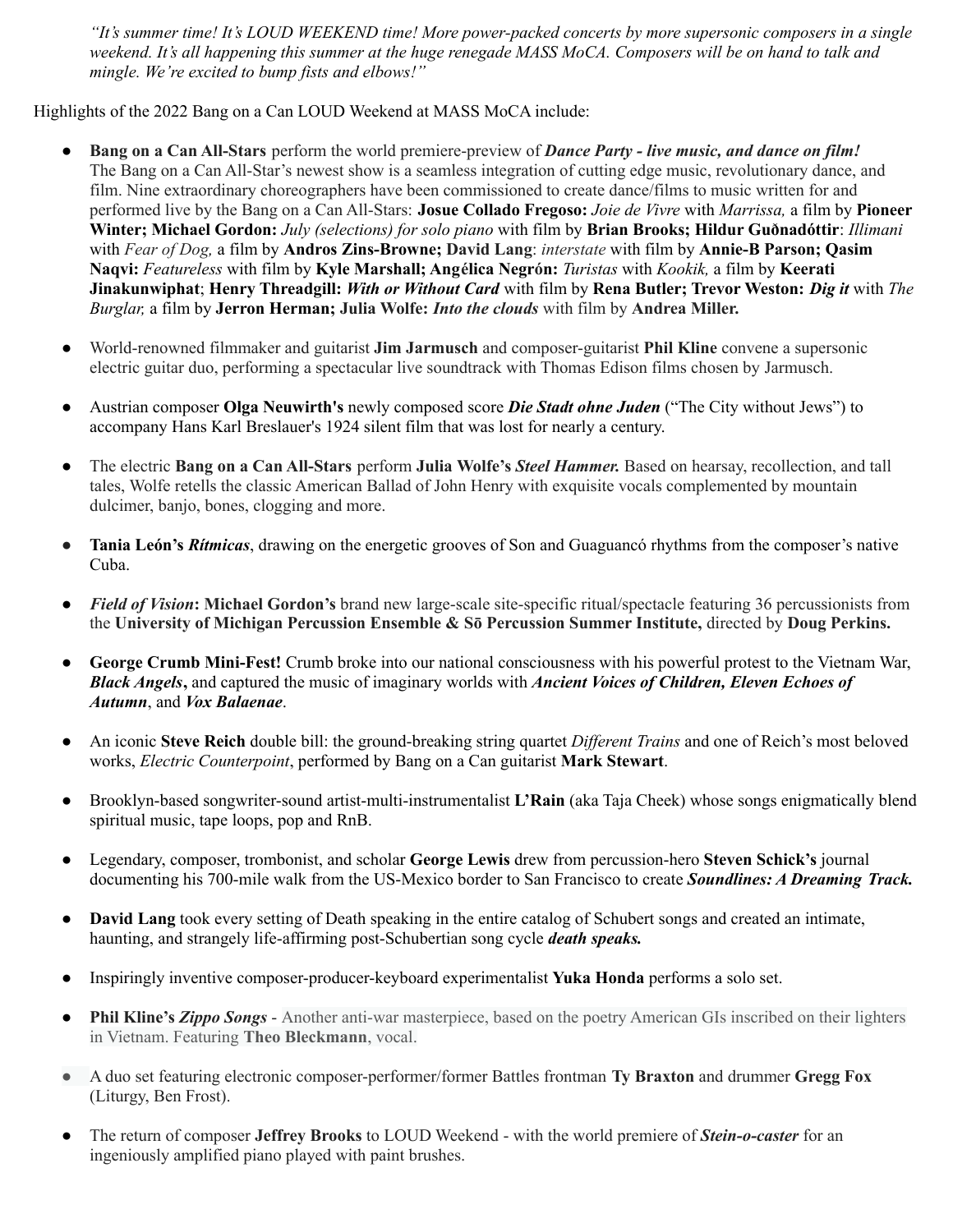- Bang on a Can All-Stars pianist **Vicky Chow** performs a set of solo piano works by **Tania León:** *Tumbao, Homenatge, Momentum,* and *Rituál*.
- Composer **Phil Kline**'s outdoor experiential scavenger hunt-installation for 24 boomboxes, *last words before vanishing from the face of the earth.*
- Percussion legend **Steven Schick** performs *Thought Sectors,* a new work by composer **Sarah Hennies**.
- The quietest, dreamiest, most demanding of **Morton Feldman**'s solo piano pieces, *Triadic Memories*, performed by the powerhouse pianist **Marilyn Nonken.**
- *Bonjour* a creation of composer **Florent Ghys** featuring a jazz-laced indie pop influenced quintet with 2 double basses!
- Composer **Robert Honstein** enhances a solo vibraphone with tin foil and cardboard, creating a meditative ringing world in *An Economy of Means*, performed by percussion-great **Doug Perkins**.
- **WORLD PREMIERES** by **Kyle Brenn, Erika Dohi, Yaz Lancaster, Dan Langa, Udi Perlman, Kelley Sheehan, Samantha Wolf.**
- Special guest composers **Phil Kline, Tania León, George Lewis, Florent Ghys** plus music by **Suzanne Farrin, Alexis Lamb, Juri Seo, Ken Thomson**, and more
- *●* Performances by **Gregg August, Robert Black, Vicky Chow, David Cossin, Arlen Hlusko, Brad Lubman, Doug Perkins, Nick Photinos, Lauren Radnofsky**, **Todd Reynolds, Mark Stewart, Maya Stone, Ken Thomson,** plus **Melissa Achten, Katerina Anagnostidou, Andrew Anderson, Brett Armstrong, Camilla Caldwell, Allison Damon, Kennedy Taylor Dixon, Joseph Ehrenpreis, Grace Gelpi, Natasa Hadjiandreou, Christopher Kobayashi Herz, Michelle Hromin, Caroline Jesalva, Sarah Manley, Daniel Matei, Ariel Mo, David Munro, Ida Nørby, Thorgunnur Ornolfsdottir, Cort Roberts, Jessica Scott, Victor Sintchak, Amy Huimei Tan**, and others.

LOUD Weekend at MASS MoCA is the culminating event of the 20<sup>th</sup> annual Bang on a Can Summer Music Festival at MASS MoCA, a tremendously influential professional development program led by today's pioneers of experimental music for young composers and performers selected from an international applicant pool, which runs July 11-27, 2022.

#### *Additional details and the complete LOUD Weekend schedule to be announced in early July.*

**About Bang on a Can:** Bang on a Can is dedicated to making music new. Since its first Marathon concert in 1987, Bang on a Can has been creating an international community dedicated to innovative music, wherever it is found. With adventurous programs, it commissions new composers, performs, presents, and records new work, develops new audiences, and educates the musicians of the future. Bang on a Can is building a world in which powerful new musical ideas flow freely across all genres and borders. Bang on a Can plays "a central role in fostering a new kind of audience that doesn't concern itself with boundaries. If music is made with originality and integrity, these listeners will come." (*The New York Times*)

Bang on a Can has grown from a one-day New York-based Marathon concert (on Mother's Day in 1987 in a SoHo art gallery) to a multi-faceted performing arts organization with a broad range of year-round international activities. "When we started Bang on a Can, we never imagined that our 12-hour marathon festival of mostly unknown music would morph into a giant international organization dedicated to the support of experimental music, wherever we would find it," write Bang on a Can Co-Founders Michael Gordon, David Lang and Julia Wolfe. "But it has, and we are so gratified to be still hard at work, all these years later. The reason is really clear to us – we started this organization because we believed that making new music is a utopian act – that people needed to hear this music and they needed to hear it presented in the most persuasive way, with the best players, with the best programs, for the best listeners, in the best context. Our commitment to changing the environment for this music has kept us busy and growing, and we are not done yet."

Bang on a Can is now a home for two festivals, **LOUD Weekend at MASS MoCA** and **LONG PLAY in Brooklyn, NY**. Current projects include **The People's Commissioning Fund**, a membership program to commission emerging composers; the **Bang on a Can All-Stars**, who tour to major festivals and concert venues around the world every year; recording projects; the **Bang on a Can Summer Music Festival at MASS MoCA**, a professional development program for young composers and performers led by today's pioneers of experimental music; **Asphalt Orchestra**, Bang on a Can's extreme street band that offers mobile performances re-contextualizing unusual music; **Live [Online](http://live.bangonacan.org/)**, a pandemic-originating streaming concert series to support composers and performers and engage audiences worldwide; **Found Sound Nation**, a technology-based musical outreach program now partnering with the State Department of the United States of America to create **OneBeat**, a revolutionary, post-political residency